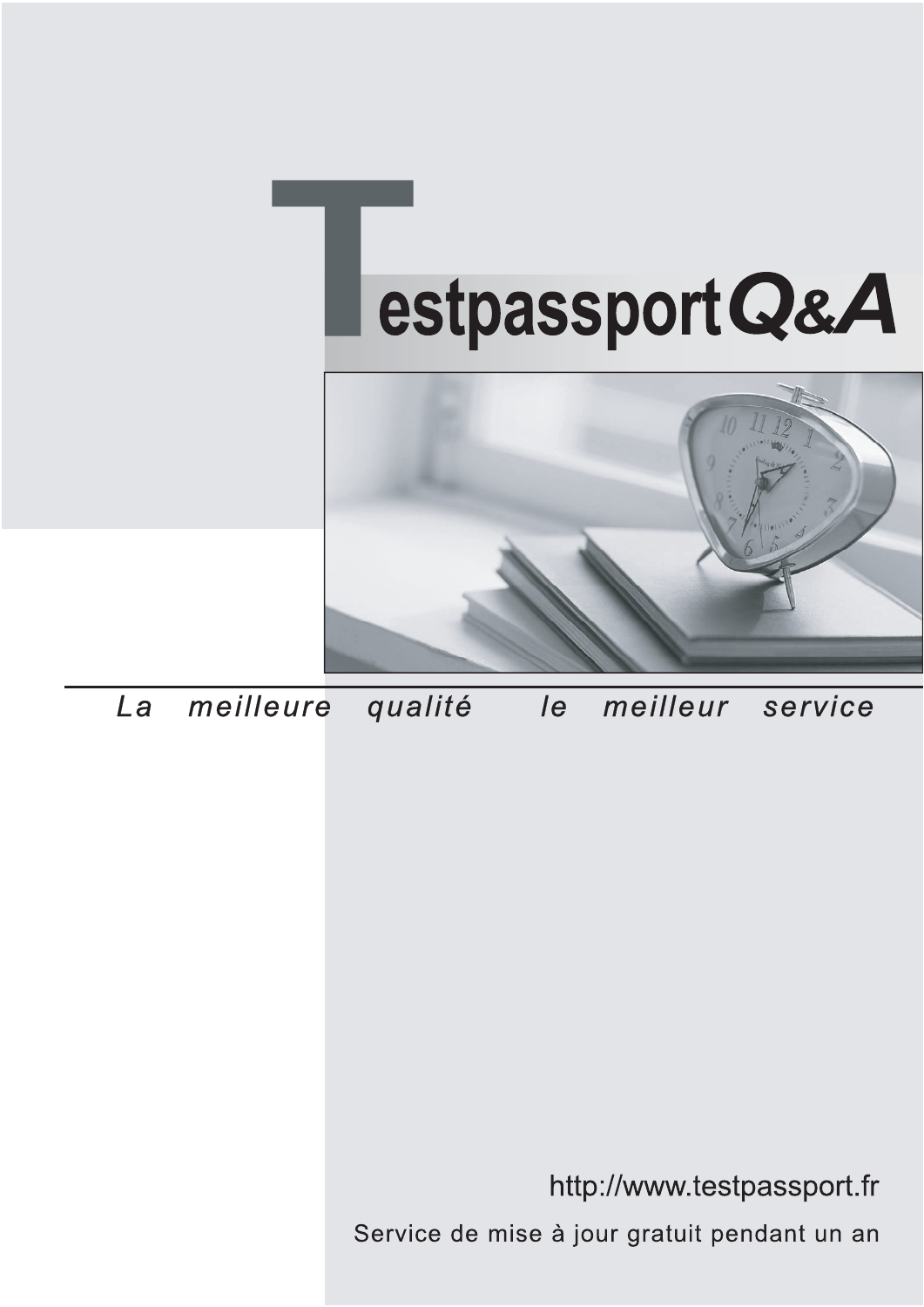# **Exam** : **ST0-052**

**Title** : Symantec Backup Exec 12 for Windows (STS)

# **Version** : Demo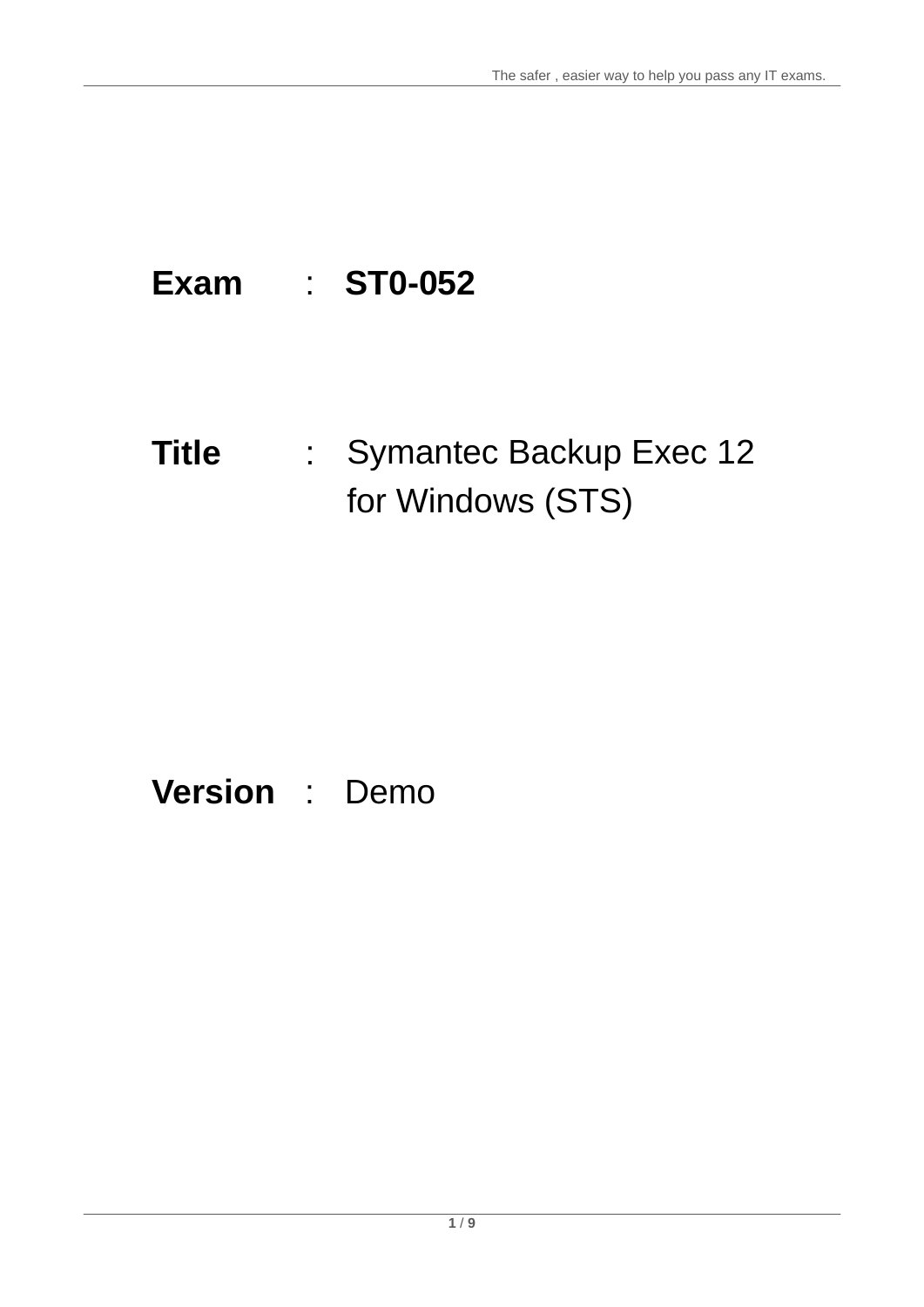1. Which backup method should you use to back up only the files that were changed today?

A. full

- B. working set
- C. archive
- D. differential

## **Answer:** B

2. Which option or agent was enhanced to support Windows Server 2008 Read Only Domain Controllers

# (RODC)?

- A. Central Admin Server Option (CASO)
- B. Agent for Microsoft SharePoint
- C. Active Directory Recovery Agent
- D. Advanced Open File Option (AOFO)

## **Answer:** C

3. Which statement is true about performing a granular restore of an Active Directory object to a Windows

2008 Read-Only Domain Controller (RODC)?

A. Granular restores of individual objects to the RODC are NOT allowed.

B. The Windows Active Directory service on the RODC must be stopped before the restore starts.

C. The individual object must first be restored to the Windows Active Directory Lightweight Directory Service (Ad LDS).

D. The Windows VSS service on the RODC must be stopped before the restore starts.

## **Answer:** A

4. Which three security attributes does Symantec Backup Exec 12 designate for its service account or an existing user account during installation? (Select three.)

A. domain administrator

- B. backup operator
- C. create a token object
- D. administrative network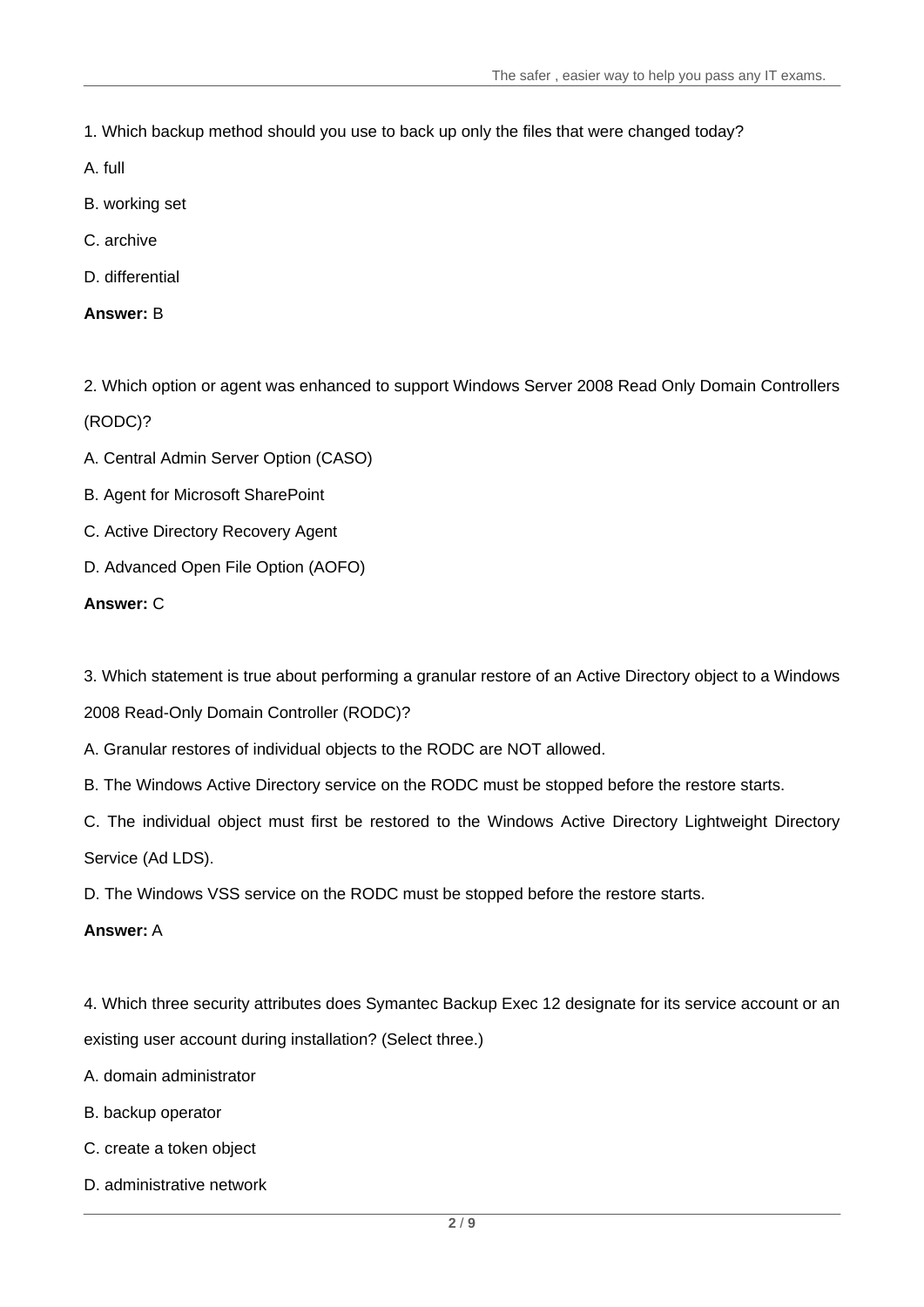## E. event viewer operator

## **Answer:** ABC

- 5. Which Symantec Backup Exec 12 Agent/Option is necessary for encrypting a backup?
- A. Advanced Device and Media Management (ADAMM)
- B. Central Admin Server Option (CASO)
- C. Advanced Open File Option (AOFO)
- D. Remote Agent for Windows Systems (RAWS)

## **Answer:** D

- 6. Which two actions can you perform on a selection list when running in a Central Admin Server Option
- (CASO) environment? (Select two.)
- A. restrict backup to specific devices on media servers
- B. restrict which users can run restore jobs
- C. restrict backup to media servers in a pool
- D. restrict which media servers can run duplicate jobs

## **Answer:** AC

7. You need to restore data from a family of three tapes. The first tape is missing.

Which option should you change to allow the remaining tapes to be cataloged?

- A. "Request all media in the sequence for catalog operations"
- B. "Use storage media-based catalogs"
- C. "Enable direct access recovery"
- D. "Associate media with 'Imported Media' media set"

## **Answer:** A

- 8. What are three types of templates? (Select three.)
- A. Duplicate Backup Sets template
- B. Export Media template
- C. Synthetic Backup template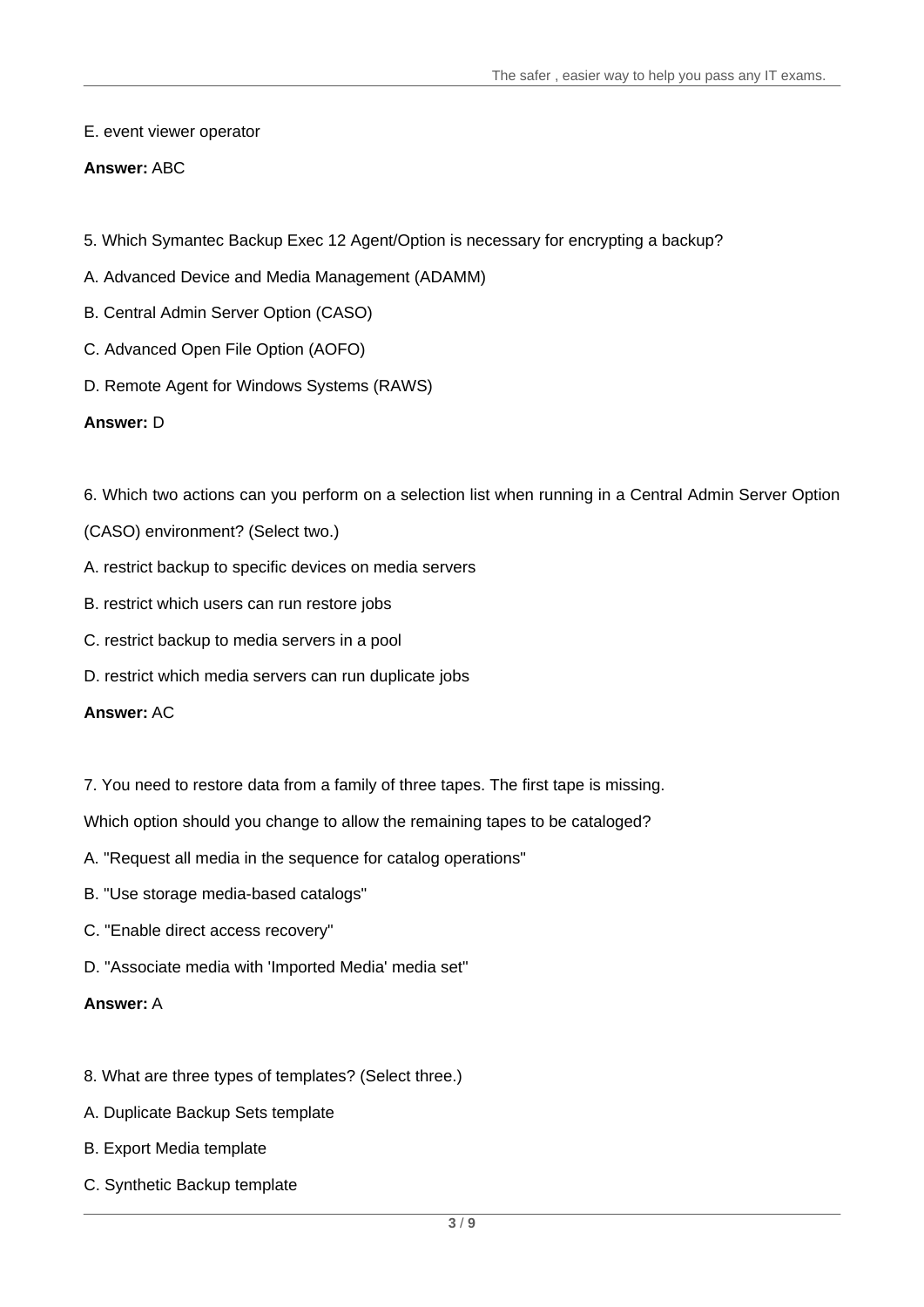- D. Erase Media template
- E. Import Media template

#### **Answer:** ABC

- 9. Which three options are available for Symantec Backup Exec 12? (Select three.)
- A. Backup Exec SAN Media Server Option
- B. Backup Exec System Recovery Option
- C. Backup Exec Inline Tape Copy Option
- D. Backup Exec Desktop Laptop Option
- E. Backup Exec Intelligent Disaster Recovery Option

#### **Answer:** BDE

- 10. What are three features of the Central Admin Server Option (CASO)? (Select three.)
- A. distributed catalogs
- B. administration of NetWare media server
- C. load balancing across media servers
- D. management of other central administration servers
- E. centralized catalogs

#### **Answer:** ACE

- 11. What are three functions that the Symantec Backup Exec 12 media server performs? (Select three.)
- A. controls and manages backup and restore operations
- B. controls authentication and access to the SAN disk storage
- C. maintains the Backup Exec 12 database
- D. attaches to and controls storage device hardware

#### **Answer:** ACD

- 12. How do you back up data residing on a network share that is not visible in the backup selections?
- A. change the security of the network share to "full control"
- B. add the UNC path in user-defined selections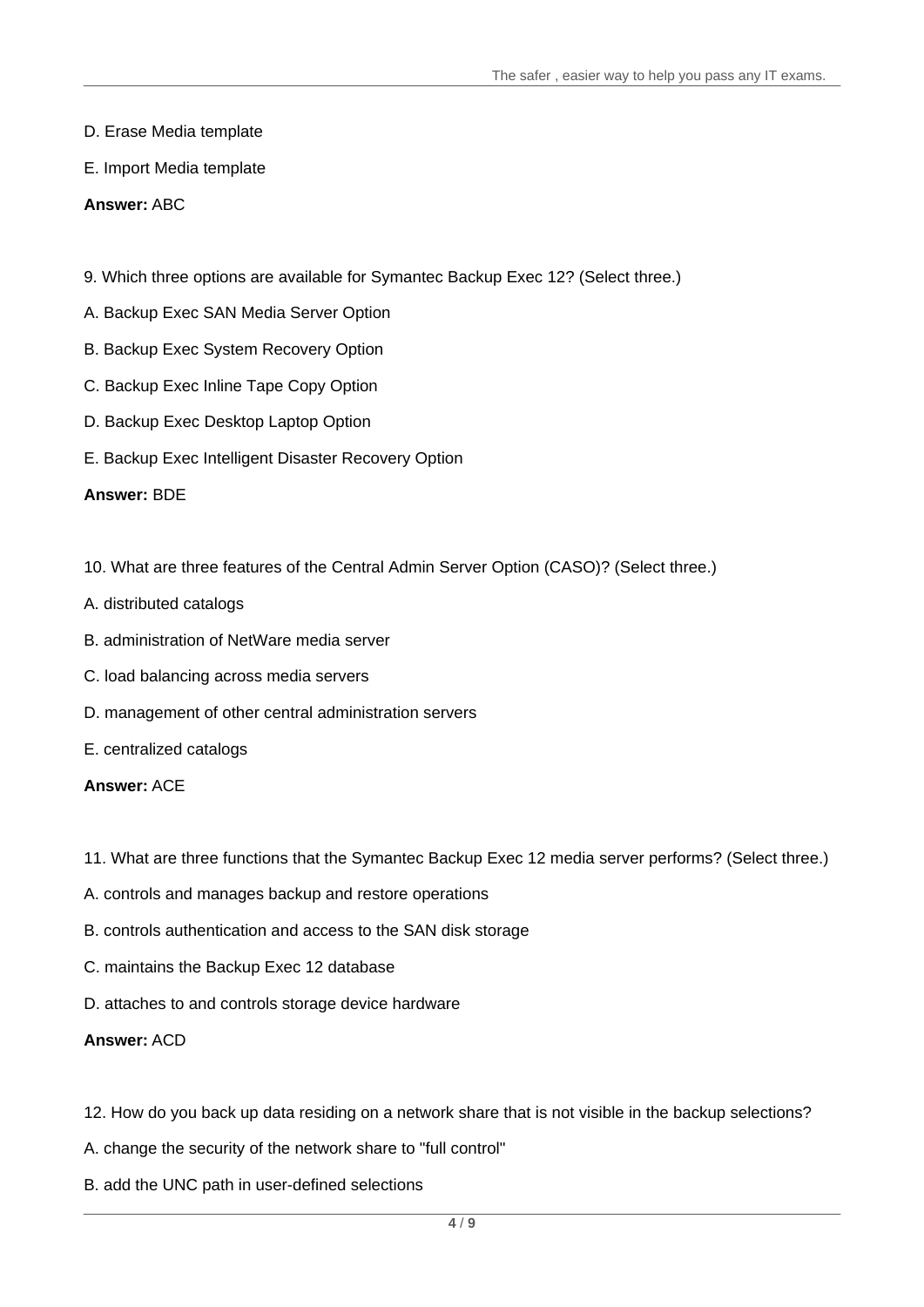- C. install the Network Share Publishing Agent
- D. install the NDMP option on the computer hosting the network share

## **Answer:** B

- 13. Which components make up the basic Symantec Backup Exec 12 installation?
- A. Central Administration Server (CAS), media server, storage devices, and media
- B. media server, Administration Console, domain controller, and clients
- C. Central Administration Server (CAS), Administration Console, storage controllers, and media
- D. media server, Administration Console, storage devices, and clients

# **Answer:** D

14. What are three supported processor types for installing/running Symantec Backup Exec 12? (Select

- three.)
- A. AMD
- B. Itanium
- C. Pentium
- D. Xeon

# **Answer:** ACD

- 15. What do backup-to-disk folders provide? (Select three.)
- A. faster method to back up and restore data
- B. concurrent jobs to the same backup-to-disk folder
- C. encryption when using Granular Recovery Technology
- D. backup-to-disk with scheduled duplication to tape

## **Answer:** ABD

- 16. What is a benefit of using preallocation in a backup-to-disk folder?
- A. reduces file fragmentation
- B. assigns media to backup jobs
- C. assigns a backup-to-disk folder to a duplication job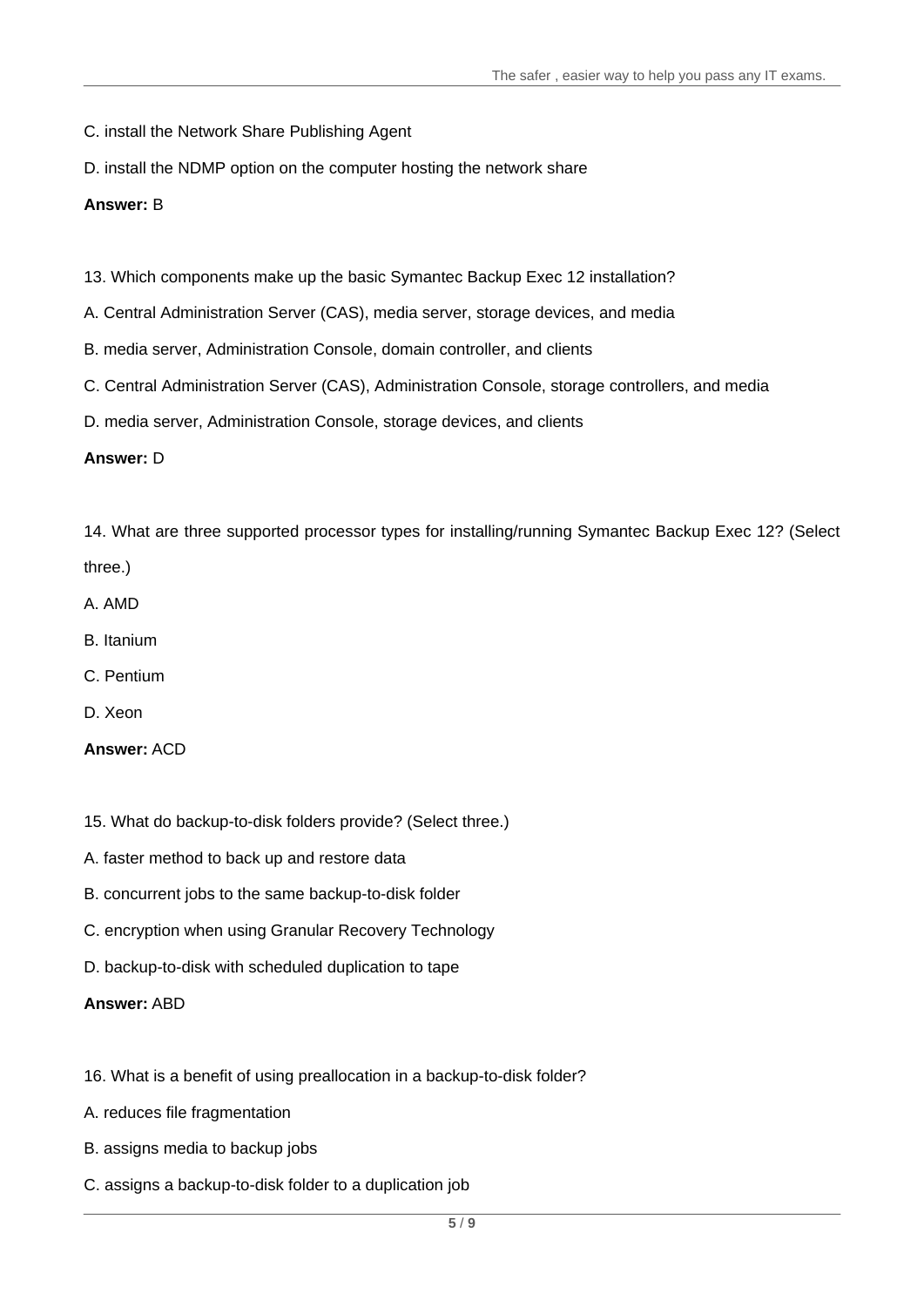D. prevents a job from running low on disk space

# **Answer:** A

- 17. Which statement is true about removable backup-to-disk folders?
- A. They can exist on tape or disk media.
- B. They can span multiple media.
- C. Performance is significantly enhanced.
- D. Only USB is supported.

## **Answer:** B

- 18. Which three properties can you configure when creating a media set? (Select three.)
- A. overwrite protection periods
- B. media vault rules
- C. bar code rules
- D. append periods
- **Answer:** ABD
- 19. When does a media's overwrite protection period begin?
- A. at the time of the last write to the media
- B. when the media is allocated to the media set
- C. at the time of the first write to the media
- D. when the media is ejected from the drive

## **Answer:** A

- 20. What are two characteristics of the default media set named <span style="font-style: italic;">"Keep
- Data Infinitely Do Not Allow Overwrite"? (Select two.)
- A. applies to all backup jobs until you create another media set
- B. allows data to be appended to media for 90 days
- C. cannot change the defaults for this media set
- D. requires continuous introduction of Scratch Media unless you change the defaults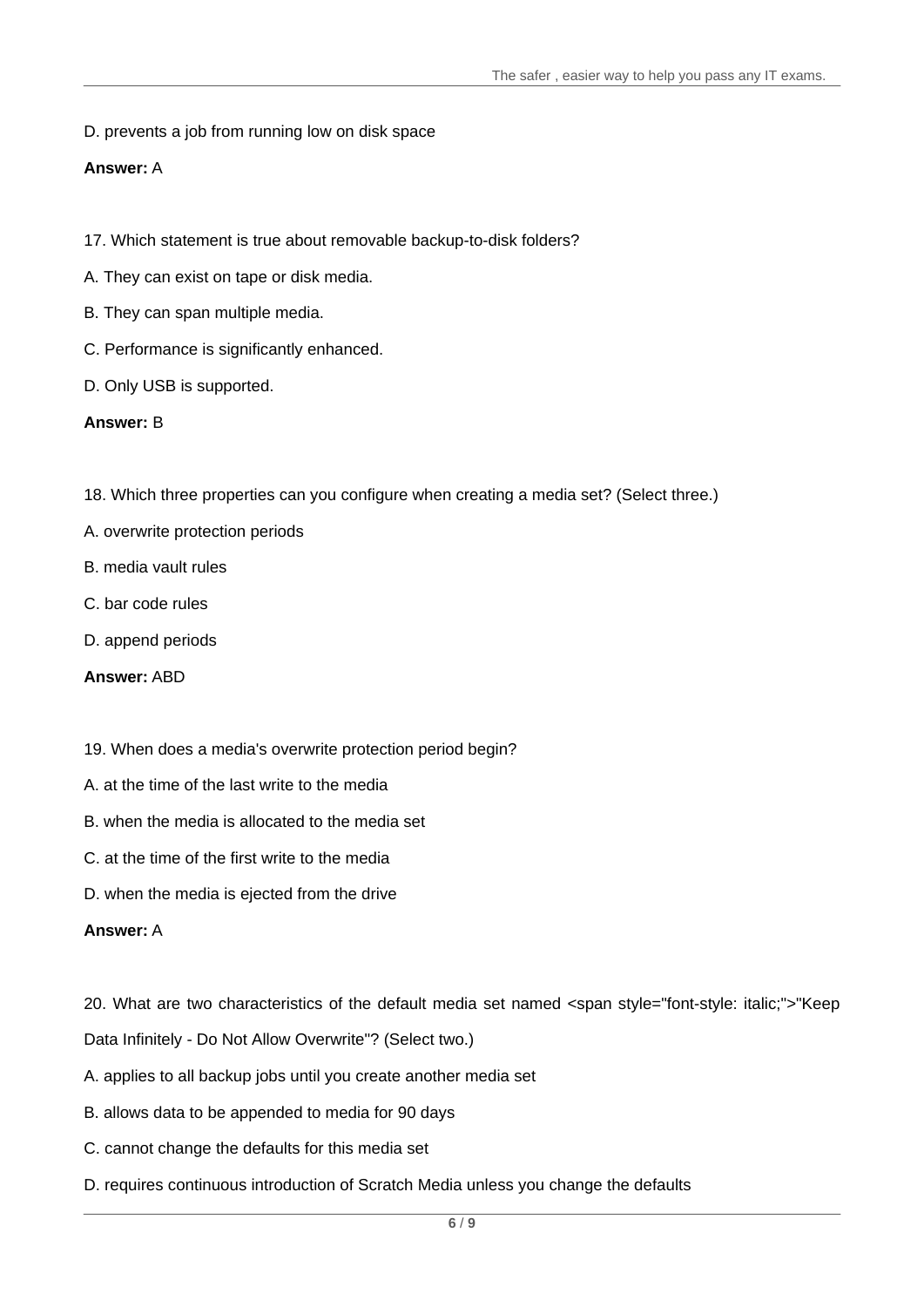## **Answer:** AD

21. If you use Symantec Backup Exec12 to remove media from a device or slot, which location displays

the media?

- A. online media
- B. offline media
- C. user-defined media vault
- D. Scratch media set

## **Answer:** B

- 22. If the overwrite protection period is current, when can media be overwritten? (Select three.)
- A. when the overwrite protection level is set to None
- B. when the media is erased, formatted, or labeled
- C. when the media is associated with the Scratch media set
- D. when the append period is expired

## **Answer:** ABC

- 23. Which two periods must be defined when creating a Symantec Backup Exec 12 media set?
- A. append and overwrite protection periods
- B. system and overwrite protection periods
- C. retention and overwrite protection periods
- D. append and retention periods

#### **Answer:** A

- 24. Where can you find a list of all the media that is required for a restore job?
- A. All Media node
- B. media set
- C. Reports tab
- D. media vault
- **Answer:** C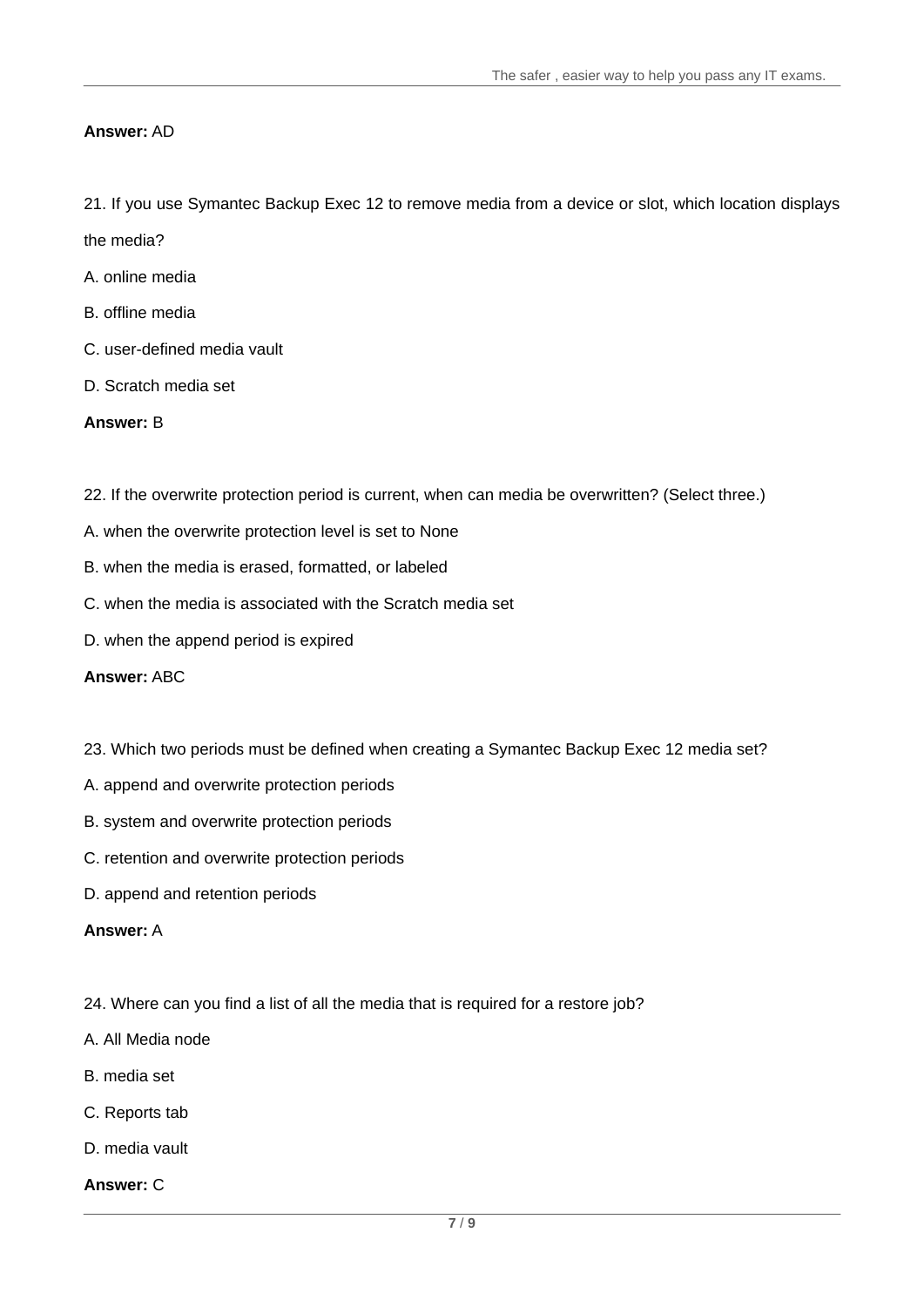- 25. Which two backup methods can reset the archive bit on files? (Select two.)
- A. working set
- B. differential
- C. full
- D. incremental

# **Answer:** CD

26. With which two backup methods can the option "use the Microsoft Change Journal if available" be used? (Select two.)

- A. archive
- B. incremental
- C. differential
- D. working set
- **Answer:** BC
- 27. What are three advantages of using the working set backup method? (Select three.)
- A. requires fewer media to restore
- B. requires less time to perform than a full backup
- C. includes data that have been accessed in a specific number of days
- D. provides a current backup of the entire system in one backup set

**Answer:** ABC

- 28. What are three consequences of doing only full backups? (Select three.)
- A. only allows full restores
- B. redundant backups
- C. takes more time
- D. requires more media

**Answer:** BCD